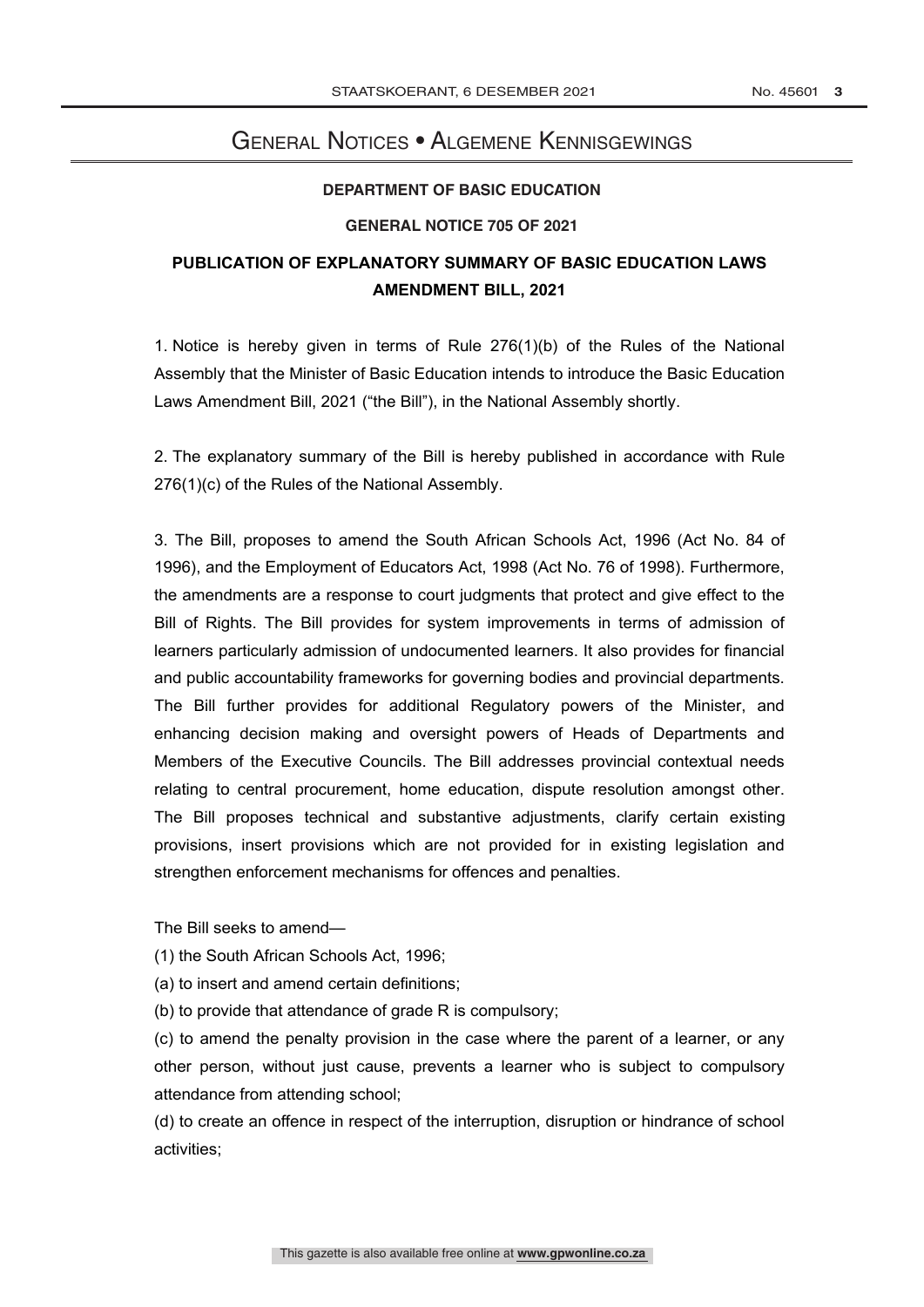(e) to provide that the educators, principals and school governing bodies are accountable and responsible for the learners in their care;

(f) to enhance the authority of the Head of Department in relation to the admission of a learner to a public school, after consultation with the governing body of the school; to provide that the governing body of a public school must submit the admission and language policies of the public school to the Head of Department for approval;

(g) to provide that the South African Sign Language has the status of an official language for purposes of learning at a public school;

(h) that the Head of Department may direct a public school to adopt more than one language of instruction, where it is practicable to do so, and that, if the Head of Department issues such a directive, he or she must take all necessary steps to ensure that the public school receives the necessary resources to enable it to provide adequate tuition in the additional language of instruction;

(i) to provide the Minister with the authority to appoint a person, an organisation or a group of persons to advise on curriculum and assessment related matters;

(j) to provide that the code of conduct of a public school must take into account the diverse cultural beliefs, religious observances and medical circumstances of learners at the school; and to provide for the inclusion of an exemption clause in the code of conduct and for disciplinary proceedings to be dealt with in an age appropriate manner and in the best interests of the learner;

(k) to refine the provisions relating to the possession of drugs on school premises or during school activities and to provide for conditions under which liquor may be possessed, sold or consumed on school premises or during school activities;

(l) to refine the provisions relating to suspension and expulsion from public school by inserting a definition of serious misconduct;

(m) to prohibit corporal punishment and initiation practices during school activities and at hostels accommodating learners of a school;

(n) to provide for the designation of a public school as a public school with a specialised focus on talent;

(o) to further regulate the merger of public schools;

(p) to provide for the reasonable use of the facilities of a school for education-related activities without the charging of a fee or tariff;

(q) to provide for centralised procurement of identified learning and teaching support material for public schools;

(r) to further regulate the withdrawal of the functions of governing bodies; to provide that it is the Minister, and not the Member of the Executive Council, who must make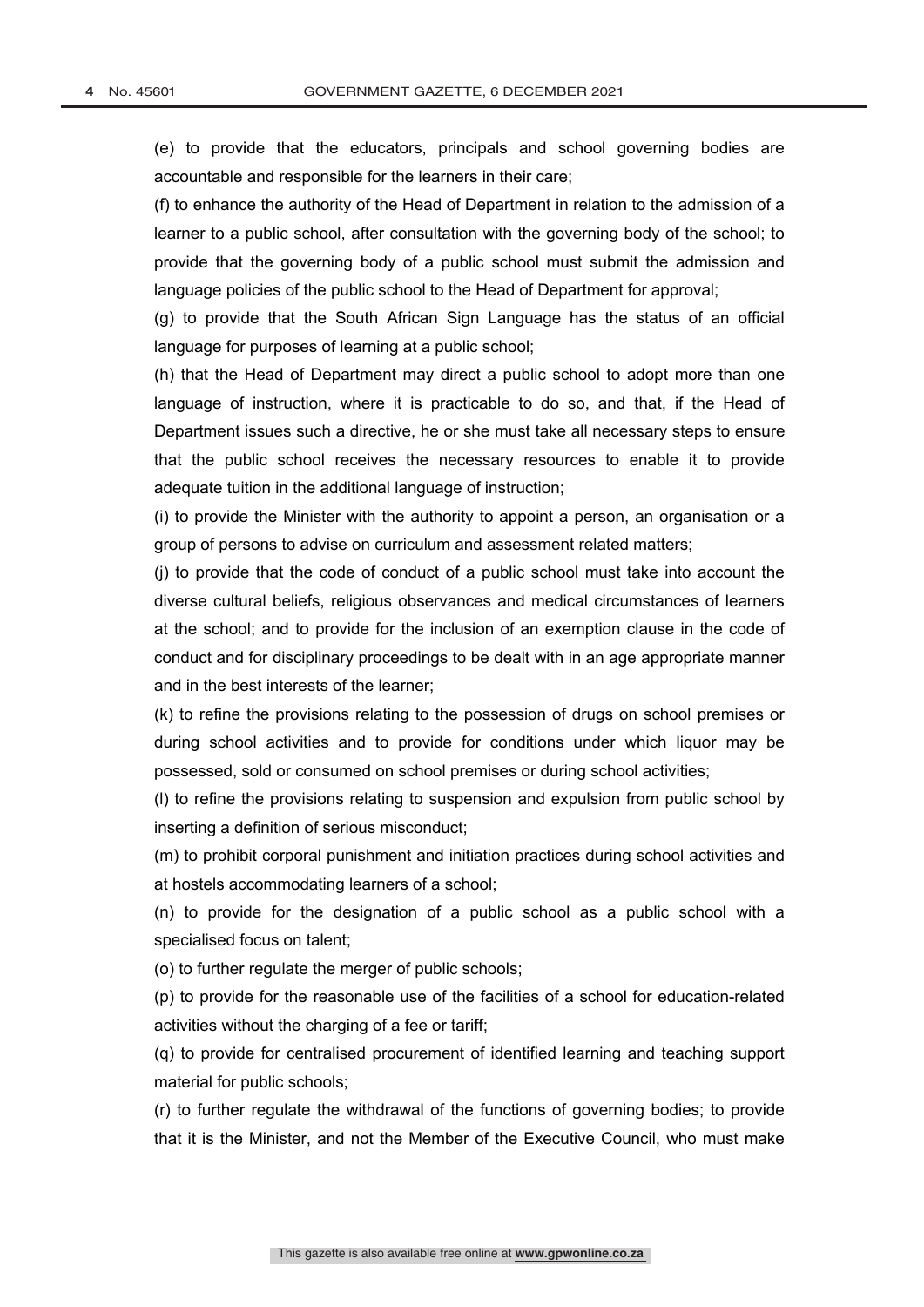certain determinations in regard to the composition, and related matters, of governing bodies of schools for learners with special needs;

(s) to provide for the membership of a governing body of a public school that provides education with a specialised focus on talent, sports and performing or creative arts;

(t) to provide that the Head of Department may, on reasonable grounds, dissolve a governing body that has ceased to perform its functions;

(u) to provide that a member of a governing body to disclose their personal interest and to declare a direct or indirect personal interest that he or she or his or her family member may have in the recruitment or employment of staff at a public school, or in the procurement of goods and services for a public school, and that the member of the governing body must recuse himself or herself from a meeting of the governing body under such circumstances;

(v) to provide further clarity regarding the prohibition of the remuneration of members of governing bodies;

(w) to provide that it is the Minister, and not the Member of the Executive Council, who must make certain determinations in regard to the election of members of governing bodies of public schools;

(x) to provide that, where reasonably practicable, only a parent member of a governing body who is not employed by the public school may serve as chairperson of the finance committee;

(y) to make a technical amendment in regard to the status of learners serving on governing bodies of public schools;

(z) to extend and refine the provisions relating to the closure of a public school;

(Aa) to provide that lease agreements relating to a school's immovable property must be submitted to the Member of the Executive Council for approval and that, in the case of a lease for a period not exceeding 12 months, the approval of the Member of the Executive Council is not required;

(Ab) to further regulate and refine matters relating to the budget of a public school;

(Ac) to further regulate the circumstances under which a governing body may pay additional remuneration, or give any other financial benefit or benefit in kind, to a state employee;

(Ad) to provide that, where the parent of a learner applies for exemption from the payment of school fees and information cannot be obtained from the other parent of the learner, the parent may submit documentary evidence in the form of an affidavit or court order in relation to the other parent;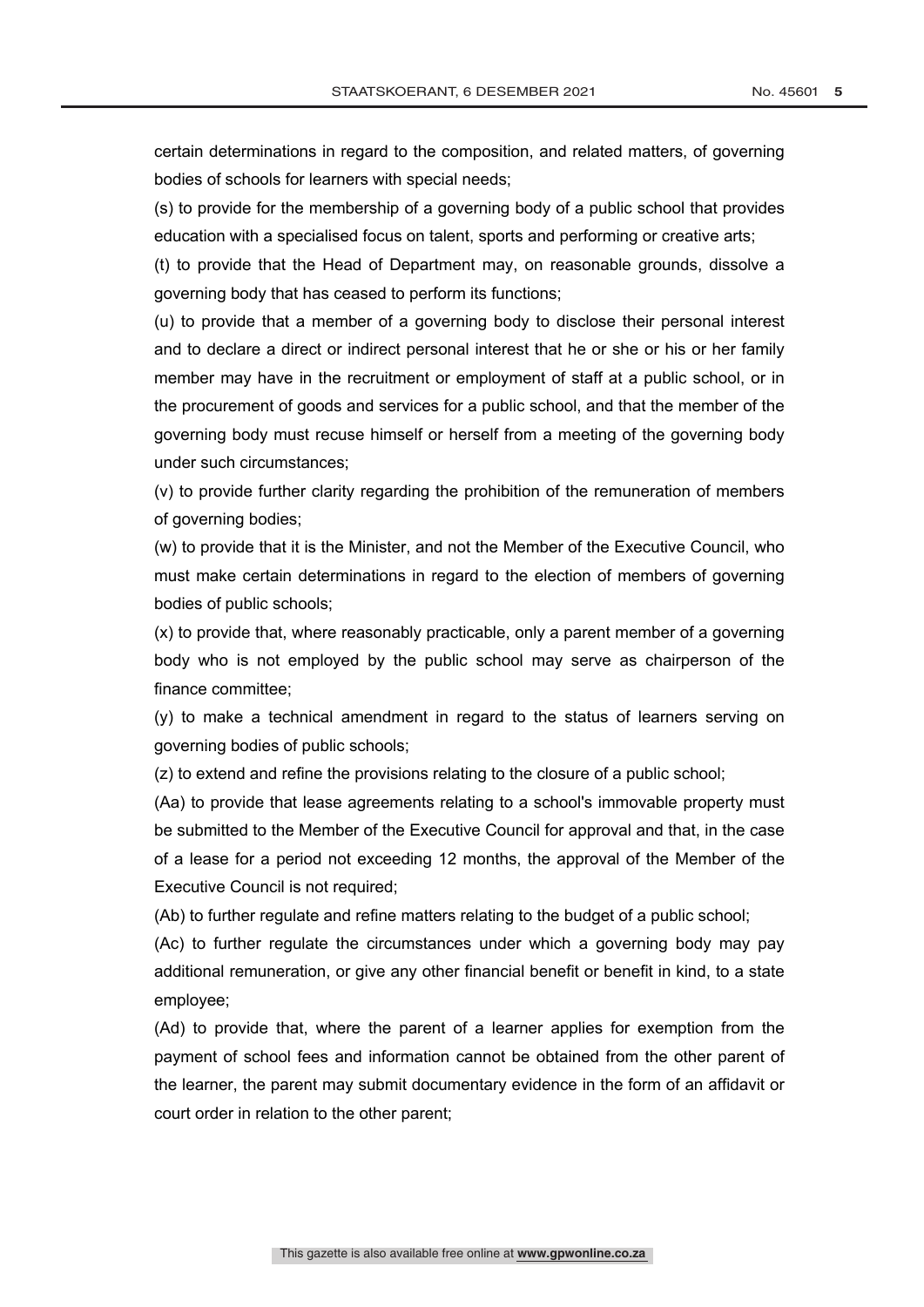(Ae) to provide for financial record keeping by the governing body of a public school, for the drawing up of financial statements, and for the presentation of these to a general meeting of parents; to extend the powers of the Head of Department to conduct an investigation into the financial affairs of a public school and to provide that the governing body of a public school must submit quarterly reports on all income and expenditure to the Head of Department;

(Af) to increase the penalty provision in the case where a person establishes or maintains an independent school and fails to register it;

(Ag) to empower the Member of the Executive Council to determine conditions when granting a subsidy to an independent school and to provide for financial reporting, by such subsidised independent schools;

(Ah) to further regulate home education;

(Ai) to create an offence where a parent supplies a public school with false or misleading information or forged documents when applying for the admission of a learner or for exemption from the payment of school fees;

(Aj) to provide for a dispute resolution mechanism in the event of a dispute between the Head of Department or the Member of the Executive Council and a governing body;

(Ak) to further regulate the liability of the State for delictual or contractual damages;

(Al) to extend the power of the Minister to make regulations and to provide for offences to be created in regulations made by the Minister;

(Am) to amend the Preamble; and

(An) to provide for matters incidental thereto; and

(2) the Employment of Educators Act, 1998, so as to amend

(a) certain definitions;

(b) to exclude further education and training centres, adult basic education centres and institutions, from the ambit of the Act;

(c) to prohibit an educator from conducting business with the State and to create an offence in relation thereto; and

(d) to extend the powers of the Minister to make regulations; and to provide for matters incidental thereto.

4. Copies of the Bill can be found on the websites of the Department and Parliamentary Monitoring Group at https://www.education.gov.za and